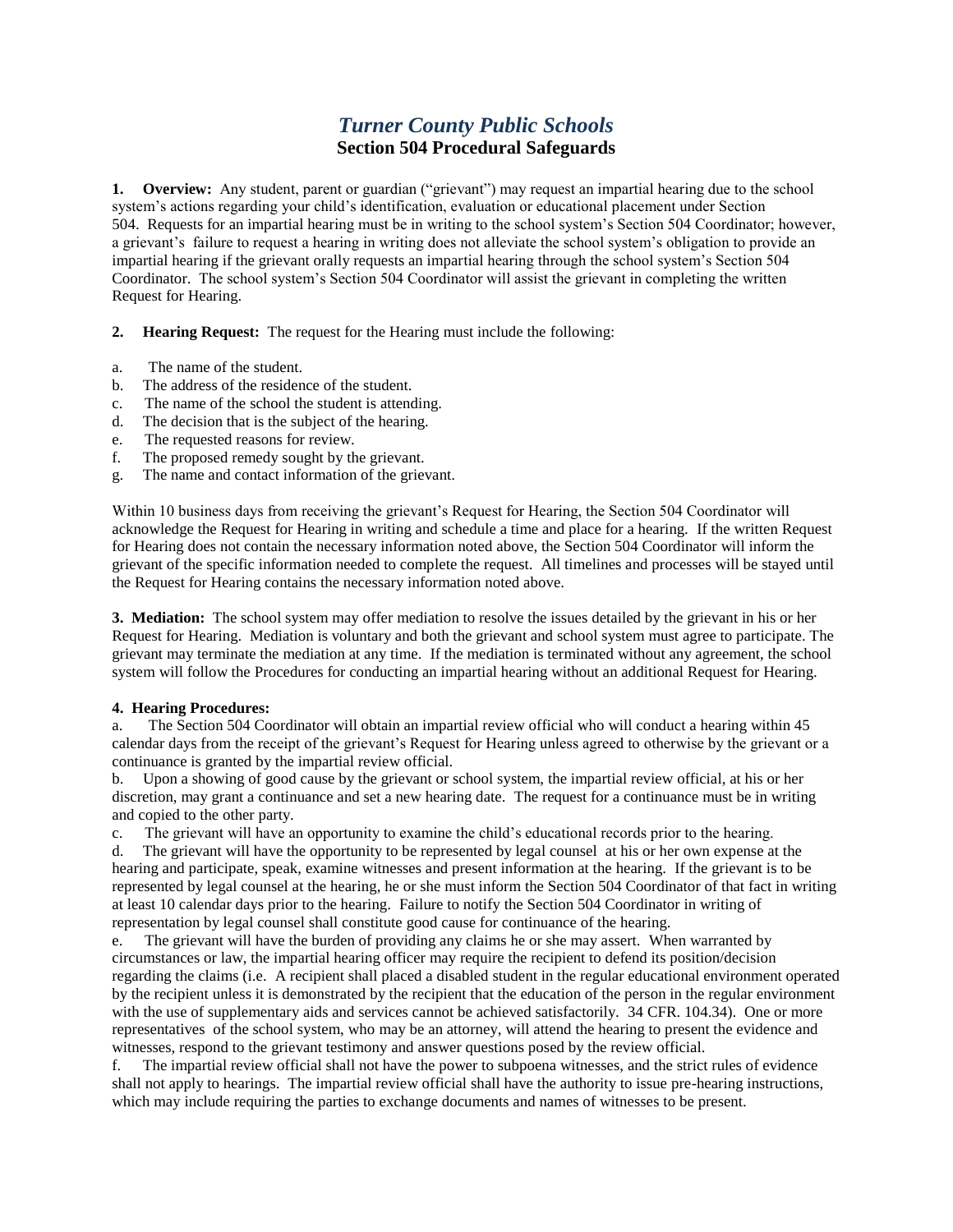g. The impartial review official shall determine the weight to be given any evidence based on its reliability and probative value.

h. The hearing shall be closed to the public.

i. The issues of the hearing will be limited to those raised in the written or oral request for the hearing.

j. Witnesses will be questioned directly by the party who calls them. Cross-examination of witnesses will be allowed. The impartial review official, at his or her discretion, may allow further examination of witnesses or ask questions of the witnesses.

k. Testimony shall be recorded by court reporting or audio recording at the expense of the recipient. All documentation related to the hearing shall be retained by the recipient.

l. Unless otherwise required by law, the impartial review official shall uphold the action of school system unless the grievant can prove that a preponderance of the evidence supports his or her claim.

m. Failure of the grievant to appear at a scheduled hearing unless prior notification of absence was provided and approved by the impartial review official or just cause is shown shall constitute a waiver of the right to a personal appearance before the impartial review official.

**5. Decision:** The impartial review official shall issue a written determination within 20 calendar days of the date the hearing concluded. The determination of the impartial review official shall not include any monetary damages or the award of any attorney's fees.

**6. Review:** If not satisfied with the decision of the impartial review official, any party may pursue any right of review, appeal, cause of action or claim available to them under the law or existing state or federal rules or regulations.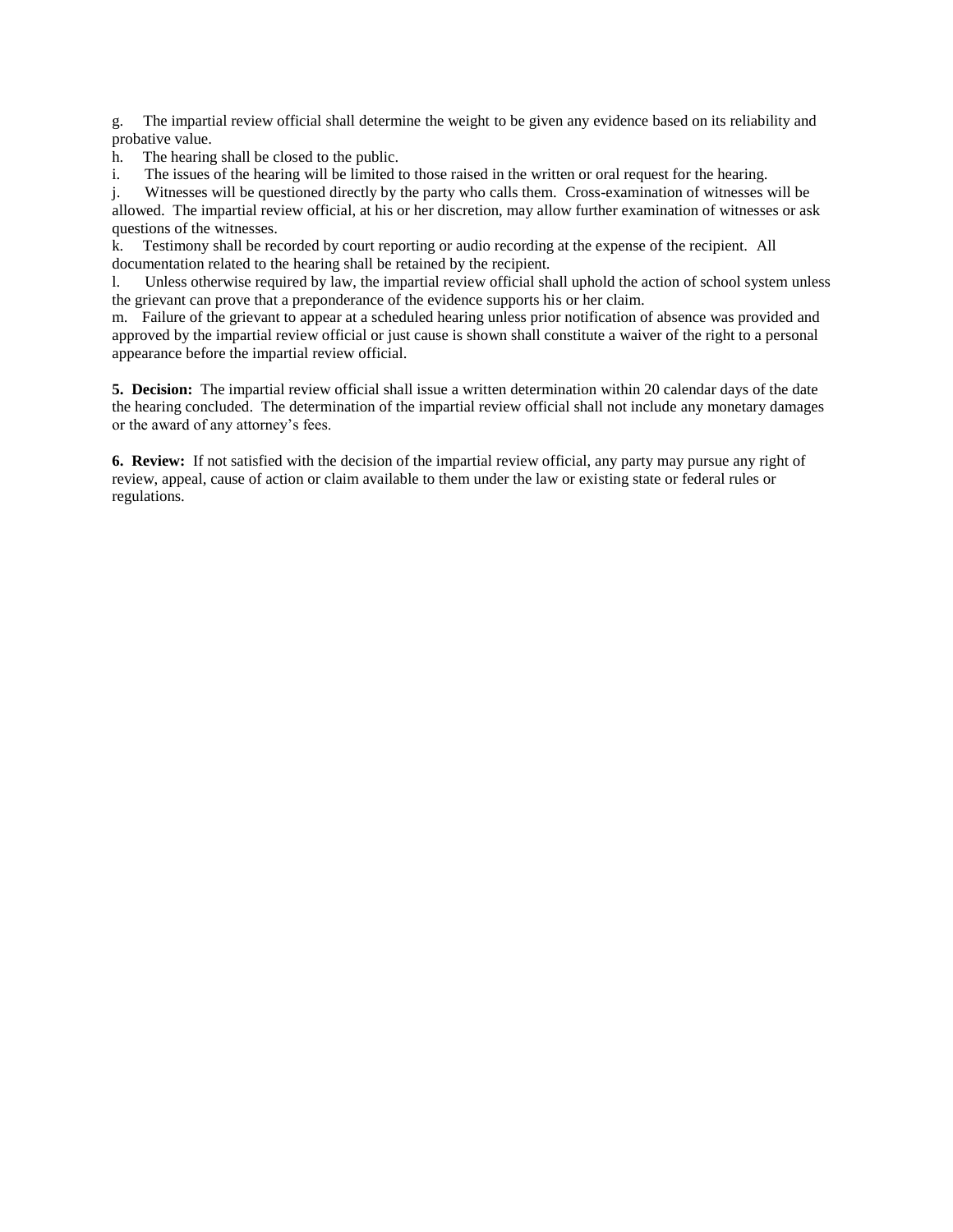## *Escuelas Públicas del Condado de Turner* **Sección 504 Garantías de Procedimiento**

**1. General:** Cualquier estudiante, padre o tutor ( "agraviado") puede solicitar una audiencia imparcial debido a las acciones del sistema escolar con respecto a la identificación de su hijo, evaluación o colocación educativa bajo la Sección 504. las solicitudes de una audiencia imparcial debe ser por escrito al Coordinador de la Sección 504 del sistema escolar; Sin embargo, la falta de un agraviado para solicitar una audiencia por escrito no alivia la obligación del sistema escolar para proporcionar una audiencia imparcial si el agraviado solicita una audiencia imparcial por vía oral a través de la Sección 504 Coordinador del sistema escolar. Coordinador de la Sección 504 del sistema escolar asistirá al agraviado en la realización de la solicitud escrita de audiencia.

**2. Solicitud de audiencia:** La solicitud de audiencia debe incluir lo siguiente:

- a. El nombre del estudiante.
- b. La dirección de la residencia del estudiante.
- c. El nombre de la escuela a la que asiste.
- d. La decisión de que es el objeto de la audiencia.
- e. Las razones solicitados para su revisión.
- f. La solución propuesta solicitada por el demandante.
- g. El nombre e información de contacto del reclamante.

Dentro de los 10 días hábiles a partir de la recepción de la solicitud del agraviado de audiencia, el Coordinador de la Sección 504 acusará recibo de la solicitud de audiencia por escrito y programar una hora y lugar para una audiencia. Si la solicitud escrita de audiencia no contiene la información necesaria se ha indicado anteriormente, el Coordinador de la Sección 504 informará al reclamante de la información específica necesaria para completar la solicitud. Todos los plazos y procesos se quedaron hasta la solicitud de audiencia contiene la información necesaria se ha señalado anteriormente.

**3. Mediación:** El sistema escolar puede ofrecer la mediación para resolver los problemas detallados por el agraviado en su Solicitud de audiencia. La mediación es voluntaria y tanto el agraviado y el sistema escolar debe estar de acuerdo en participar. El agraviado fin a la mediación en cualquier momento. Si la mediación ha terminado sin ningún acuerdo, el sistema escolar seguirá los procedimientos para la realización de una audiencia imparcial y sin unaadicional solicitudde audición.

## **4. Procedimientos de audiencias:**

a. El Coordinador de la Sección 504 obtendrá un funcionario imparcial revisión que llevará a cabo una audiencia dentro de los 45 días naturales desde la recepción de la solicitud del agraviado de audiencia a menos acordó de otra manera por el agraviado o una continuación es otorgada por el oficial de revisión imparcial.

b. Tras una justificación suficiente por el agraviado o el sistema escolar, el funcionario de revisión imparcial, a su discreción, podrá conceder un aplazamiento y fijar una nueva fecha de audiencia. La solicitud de aplazamiento debe ser por escrito y con copia a la otra parte.

c. El agraviado tendrá la oportunidad de examinar los registros educativos del niño antes de la audiencia.

d. El agraviado tendrá la oportunidad de ser representado por un abogado en su propia cuenta en la audiencia y participar, hablar, los testigos y la información presente en la audiencia. Si el agraviado va a ser representado por un abogado en la audiencia, él o ella debe informar al Coordinador de la Sección 504 de ese hecho por escrito al menos 10 días naturales antes de la audiencia. La falta de notificación de la Sección 504 Coordinador por escrito de la representación por un abogado constituirá causa suficiente para la continuación de la audiencia.

e. El agraviado tendrá la carga de proporcionar cualquier reclamación que él o ella puede hacer valer. Cuando lo exijan las circunstancias o la ley, el oficial de audiencia imparcial podrá exigir al receptor para defender su posición / decisión con respecto a las reclamaciones (es decir, un receptor se coloca a un estudiante con discapacidad en el entorno educativo regular operado por el receptor a menos que se demuestra por el destinatario que la educación de la persona en el entorno de regular con el uso de ayudas y servicios suplementarios no puede lograrse satisfactoriamente. 34 CFR. 104.34). Uno o más representantes del sistema escolar, que puede ser un abogado,